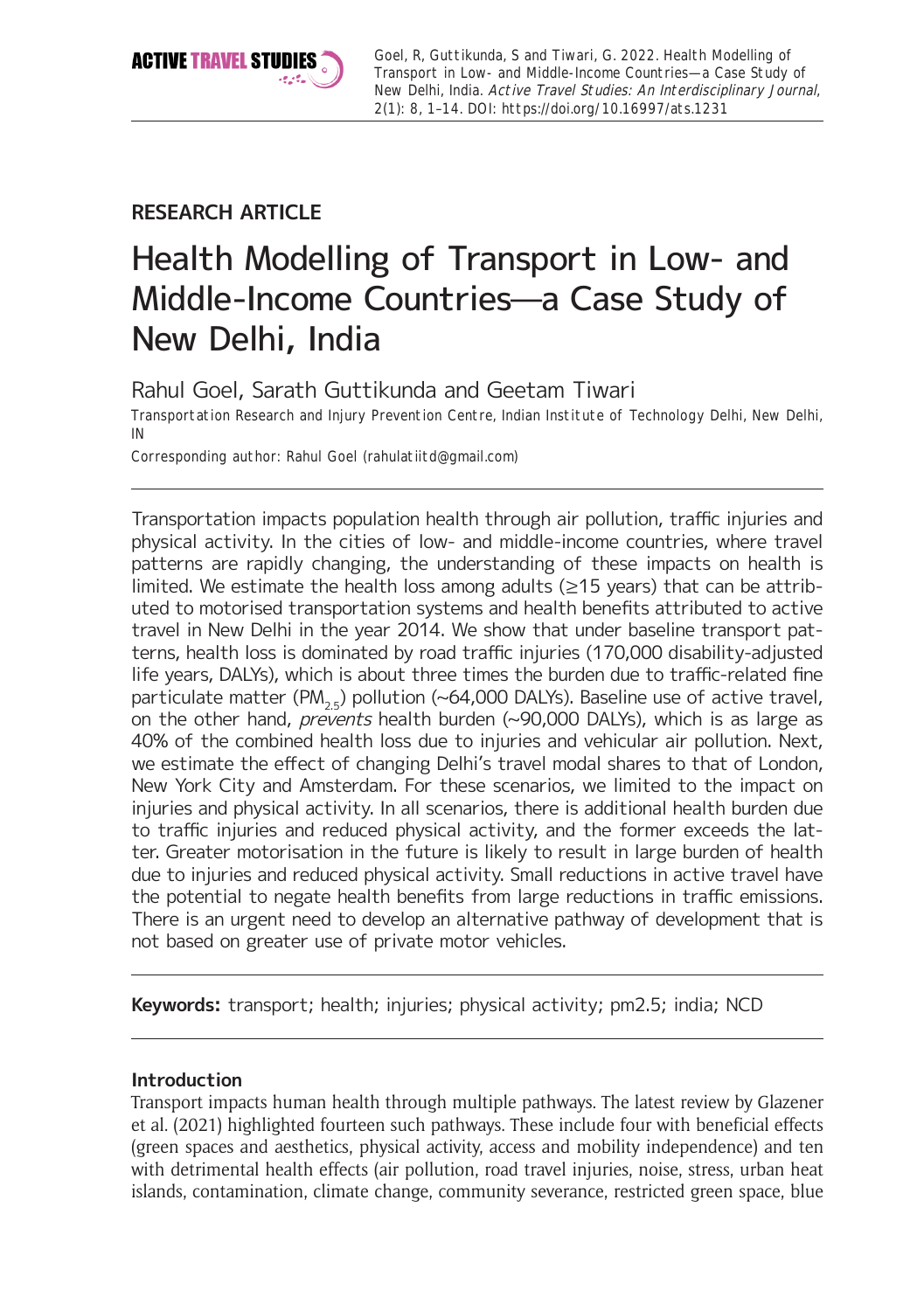space and aesthetics). Some of these pathways are better recognised and researched and have stronger evidence. Most health impact studies of transport have studied the three pathways of traffic injuries, air pollution and physical activity (Mueller et al., 2015), which are also the focus of this study.

With increasing income levels and urbanisation in many low- and middle-income countries (LMICs), populations are moving towards sedentary lifestyles. Growth in the use of private motorised modes has reduced travel-related physical activity and is projected to reduce further over the next decade of 2020–30 (Ng and Popkin, 2012). In Latin America and South Asia, physical activity levels are significantly lower than the global average (Guthold et al., 2018). Unmanaged growth in the transport sector and rapidly changing travel patterns have resulted in road death rates in LMICs that are three times higher than high-income countries and contribute 93% of the global road deaths (WHO, 2018). Emissions are increasing rapidly in many LMICs compared to Europe or the United States, where emissions have stabilised or are decreasing (Crippa et al., 2018). As expected, fine particulate matter (PM<sub>25</sub>) levels in East Asia, South Asia and parts of Sub-Saharan Africa have increased markedly over the past decades and are currently the highest in the world (Apte et al., 2018; Burnett and Cohen, 2020). These levels of pollution combined with a large population size result in the disproportionate share of premature mortality due to cardiovascular and respiratory diseases in LMICs (Burnett and Cohen, 2020). New evidence on the impact of  $PM_{2.5}$  pollution on infant mortality (Heft-Neal et al., 2018) and diabetes (Bowe et al., 2018), now included in the global burden of disease (GBD) estimates (Stanaway et al., 2018), have added to the health burden of PM<sub>2.5</sub>.

Thus, the transportation sector, through the pathways of physical activity, traffic injuries and air pollution, is likely a major contributor to rapidly increasing health burden in many LMICs. However, our understanding of this relationship is limited in the context of LMICs. A recent systematic review of studies that evaluated the health impact of transport interventions reported a scarcity of such studies in LMICs (Stankov et al., 2020). Another review of health impact assessment studies in LMICs found that most included air pollution as the only pathway, and few included other pathways, such as injuries and physical activity (Thondoo et al., 2021). In the past few years, there has been a growing interest in LMICs for health impact modelling that accounts for multiple exposure pathways, such as in Sao Paulo, Brazil (Sá et al., 2017), Accra, Ghana (Garcia et al., 2021), and Port Louis, Mauritius (Thondoo et al., 2020). Woodcock et al. (2009) produced one of the earliest such modelling studies for London, UK, and Delhi, India.

In this paper, we aim to fill this gap in the literature. We present a health impact model of transport for the megacity Delhi. We present the baseline health burden due to transport through the three exposure pathways of PM<sub>25</sub> pollution, traffic injuries and physical activity for people 15 years or older. We also present physical activity and injury impacts resulting from future scenarios of travel patterns. The work presented in this paper was done as part of a doctoral thesis at Transportation Research and Injury Prevention Programme (now TRIP Centre), Indian Institute of Technology Delhi (Goel, 2017).

#### **Data and methods**

## **Case study city—Delhi**

In 2011, Delhi had a population of 16.7 million and, along with its contiguous cities (see **Figure 1**), forms an agglomeration of 22.5 million, with a population density of 240 person per hectare (Goel and Guttikunda, 2015). In 2014, the annual average PM<sub>25</sub> concentration was 146 ug/m<sup>3</sup> (median: 111 ug/m<sup>3</sup> and interquartile range: 66–374 ug/m<sup>3</sup> (Goel, Gani et al., 2015)) and contributed to by multiple sectors (Guttikunda and Calori, 2013). With these concentration levels, Delhi is one of the most polluted cities in the world. In 2011, 21% of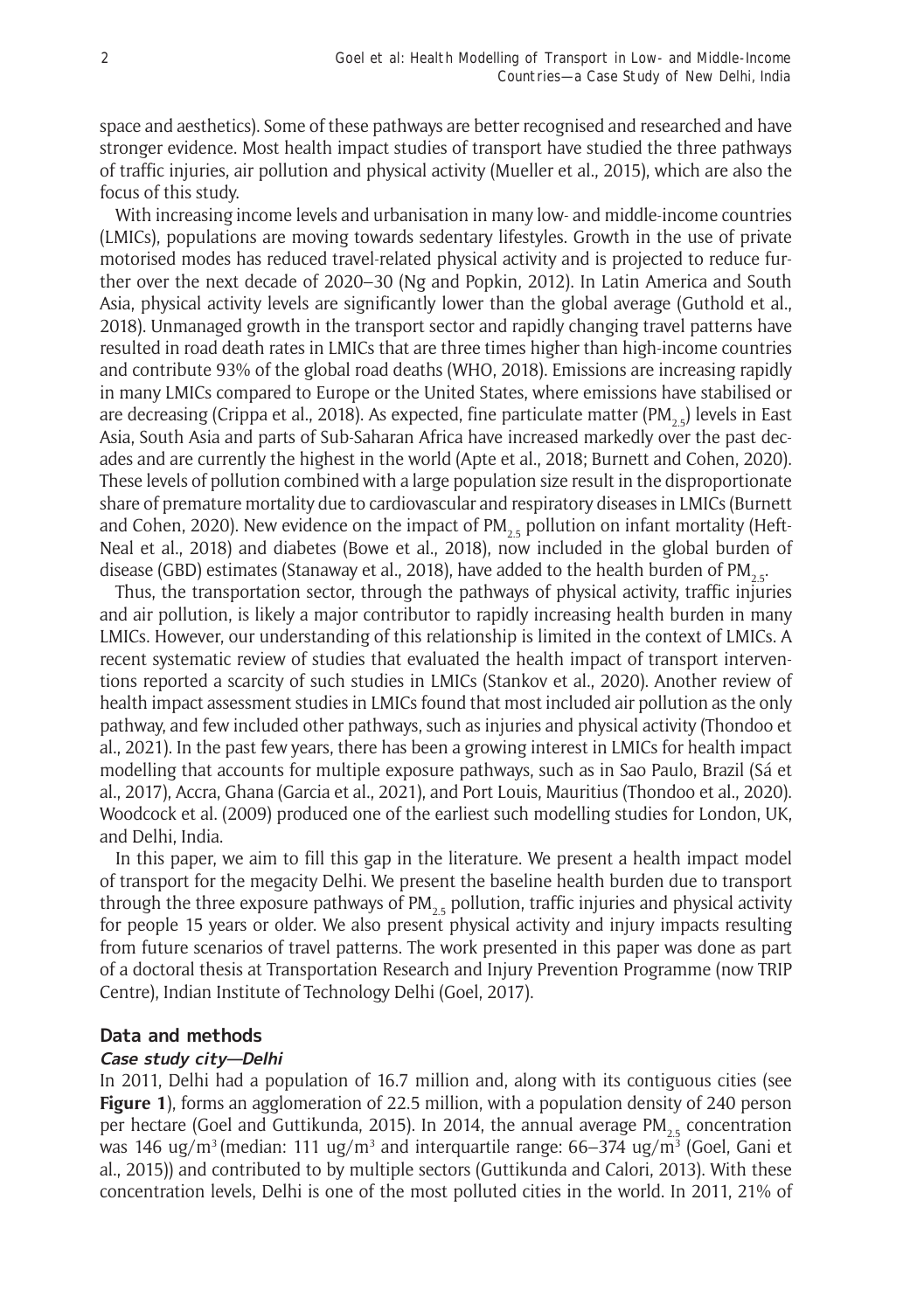Goel et al: Health Modelling of Transport in Low- and Middle-Income Countries—a Case Study of New Delhi, India



**Figure 1:** Delhi and its neighbouring cities.

households owned at least one car, 38% owned at least one powered two-wheeler (PTW) and 30% owned at least one cycle. The ownership of vehicles has been rapidly growing. In the past decade (2009–2018), half a million cars and PTW have been registered every year. Public transportation includes intermediate public transportation (cycle rickshaws, three-wheeled motorised rickshaws (auto rickshaws), mini vans), buses and a metro rail system (Goel and Tiwari, 2016). We present a health impact analysis for 2014 as the baseline year, with a projected population of 18.3 million people 15 years or older.

## **Travel patterns**

We conducted a household travel diary survey in Delhi in 2013 using a face-to-face interview approach. To sample households, we used a stratified (area-level income x distance from centre  $\times$  four quadrants of the city) two-stage random sampling approach using a gridded (1 km  $\times$ 1 km) population sampling frame (see Supplementary Information (SI) for details). We used a random walk approach for the final sample of households in the sampled grids. The average response rate was 65%, with significant variation across the sampled grids. We recorded the previous-day trip diary of all members of the households and used proxy responses for young children and those not available in the household at the time of interview. Post cleaning, we retrieved travel diaries from ~1,700 households (6,844 individuals). **Table 1** presents mode share of trips for people aged 15 years or greater, considering only main modes and the gender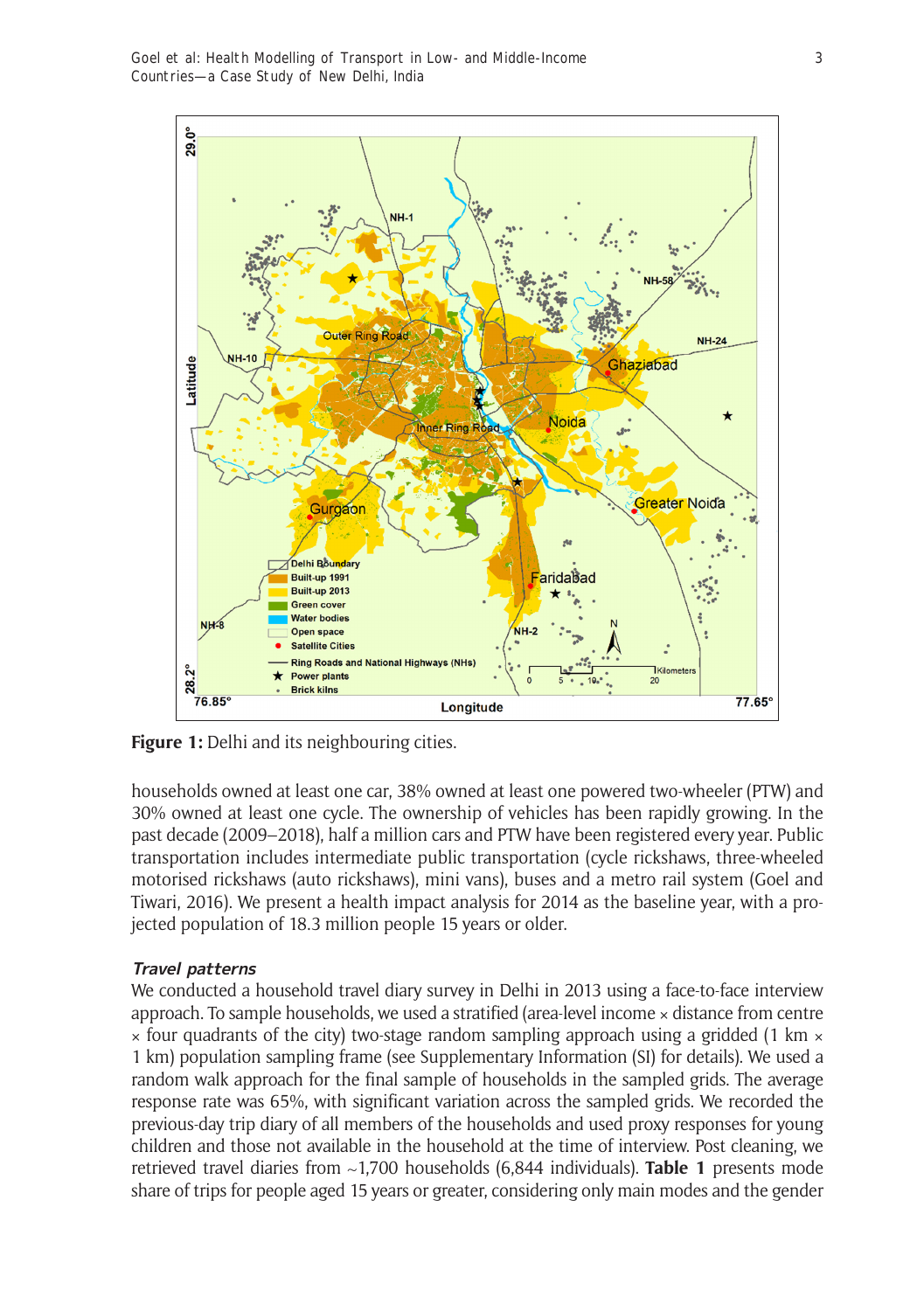| Main mode            | <b>Trip share</b> | Mode share by<br>gender |        | <b>Distribution of trips</b><br>within each mode |         |
|----------------------|-------------------|-------------------------|--------|--------------------------------------------------|---------|
|                      |                   | Male                    | Female | Male                                             | Female  |
| Walk                 | 42.5%             | 32.4%                   | 63.4%  | 51.3%                                            | 48.7%   |
| Cycle                | 5.6%              | 8.0%                    | 0.8%   | 95.4%                                            | 4.6%    |
| Powered two-wheelers | 13%               | 17.6%                   | 3.4%   | 91.0%                                            | $9.0\%$ |
| Car                  | 9.1%              | 11.2%                   | 4.8%   | 82.9%                                            | 17.1%   |
| Cycle Rickshaw       | 2.2%              | 1.5%                    | 3.5%   | 46.8%                                            | 53.2%   |
| Auto Rickshaw        | 1.7%              | $1.3\%$                 | 2.6%   | 51.0%                                            | 49.0%   |
| Shared Auto Rickshaw | 1.7%              | 1.6%                    | 1.9%   | 64.0%                                            | 36.0%   |
| Bus                  | 19.4%             | 21.9%                   | 14.4%  | 75.8%                                            | 24.2%   |
| Metro                | 3.5%              | 3.3%                    | 4.1%   | 62.4%                                            | 37.6%   |
| Train                | 0.1%              | $0.1\%$                 | 0.05%  | 78.1%                                            | 21.9%   |
| Taxi                 | 1.2%              | 1.2%                    | 1.1%   | 71.0%                                            | 29.0%   |
| All modes            | 100%              | 100%                    | 100%   | 33.0%                                            | 67.0%   |

## **Table 1:** Mode share of trips for population older than 15 years.

distribution of trips within each mode. In a trip that involves multiple travel modes, for example, while using public transport, the main mode was the one used for the longest duration. Up to four in ten trips are by walking, and one quarter of all trips were made using various public transport modes—bus, metro, shared auto rickshaw, auto rickshaw and train. There are significant differences across the modes in terms of gender representation. Females contributed 33% of all trips and 19% of all travel distance, even though they comprise half the population. Gender representation has significant variation across the modes of transport. Females are most underrepresented in the use of cycling and PTW. India has one of the highest levels of gender inequality in the world (Black, 2016), and the work participation rate of women is among the lowest (Deshpande and Kabeer, 2019). Out-of-home mobility for work and for all travel needs is much lower among females than males (Census-India, 2016; Sanchez et al., 2017).

## **Physical activity**

We express intensity of travel physical activity as metabolic equivalent of task (MET) and the volume of activity as MET-h, which is the product of duration of activity and its corresponding MET value. For walking, we used MET values of 3.5 and 3.7 for females and males, respectively, and for cycling, a value of 6.8 METs was used for both sexes (Ainsworth et al., 2000; Woodcock, Givoni and Morgan, 2013). We included duration of walking and cycling that was done either as a main mode or as one of the stages of the trip, for example, walking to public transport stops. We estimated average weekly active travel time (walking and cycling) as 107 minutes and 156 minutes per capita for males and females, respectively. Most of this time was contributed by walking alone—99% for females and 84% for males. For females, 28% of their walking time was contributed to by public transport access trips, and for males, this share is 10%. The travel physical activity difference between the two groups widened more when expressed in volumes—6.3 MET-h for females and 10.9 MET-h for males per capita per week. We used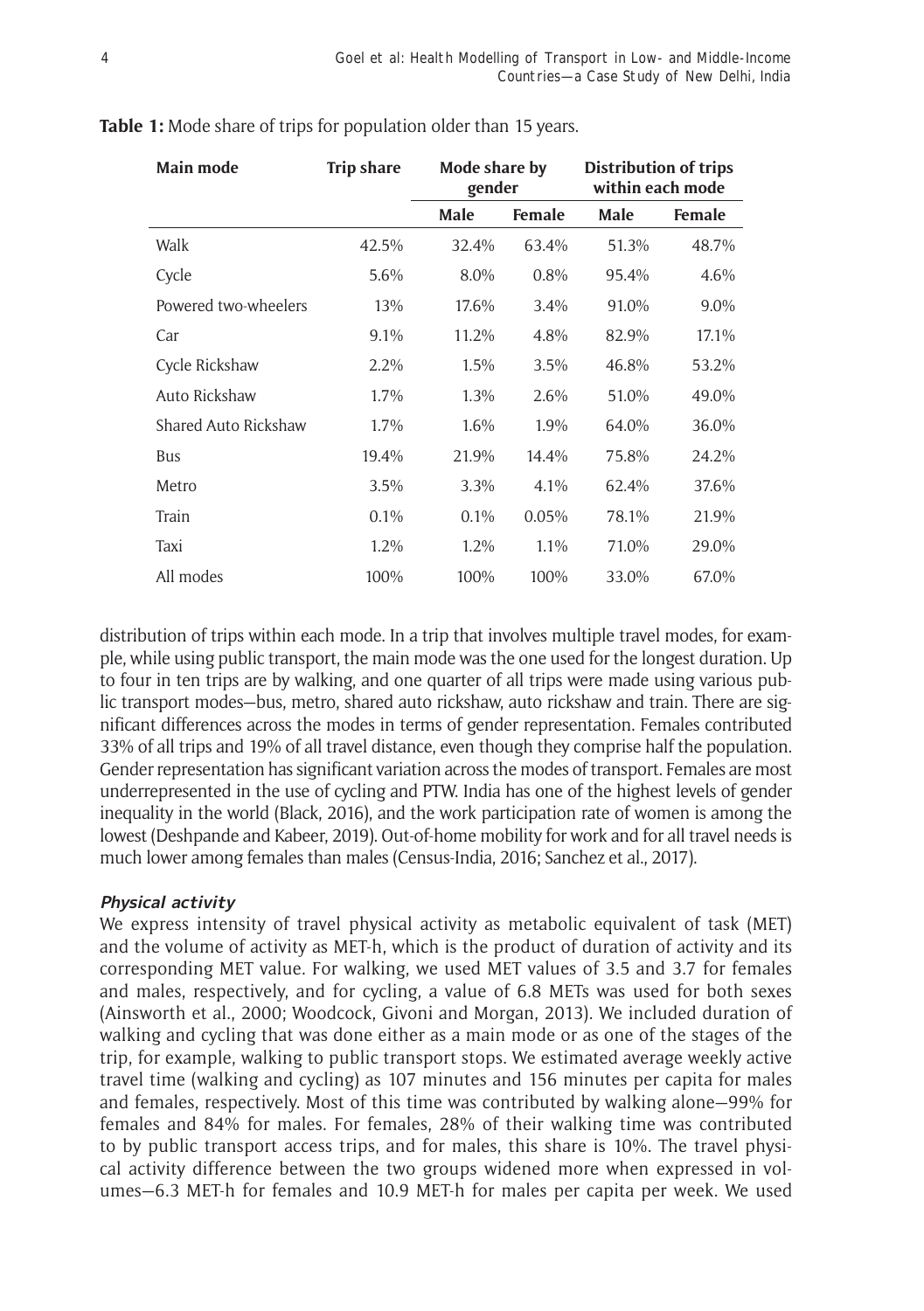weekly non-travel physical activity of 25.3 and 26.4 MET-h for males and females, respectively (Anjana et al., 2014).

#### **Traffic injuries**

We used case-level traffic fatality data reported by Delhi traffic police for 2010 through 2012 (Goel et al., 2018). We did not use police-reported traffic injury data due to high levels of underreporting of injury in Indian cities (Mohan, Tiwari and Bhalla, 2017). Instead, we used GBD-reported data (see below) to estimate DALYs corresponding to road deaths. During the 3-year period, there were 5,972 fatalities, equivalent to 11.9 deaths per 100,000 persons. Pedestrians, cyclists and PTWs contributed to 87% of all fatalities. In total, 38% of the fatalities occurred with freight vehicles (trucks) as the other vehicle involved, 37% with PTW and cars, and 17% with buses and other public transport modes. For 2014, the total number of deaths was estimated at 2,154, using the 2010–2012 death rate and projected population. Among the victims, 81% were males and 94% were 15 years or older. See SI for more details on traffic deaths and the road users involved.

#### **Traffic emissions and population exposure**

We estimated transport emissions using a bottom-up approach. We developed a dynamic time-trend annual emissions model that accounts for changes in vehicle technology, fuel use and emission standards (Goel and Guttikunda, 2015). To parameterise this model, we used data reported in literature, analysed secondary datasets and conducted primary surveys (Goel et al., 2015). In 2014, PTWs, cars, three-wheeled auto rickshaws and buses contributed 12%, 18%, 1% and 5% of transport  $PM_{2.5}$  emissions, respectively, and lightand heavy-duty freight vehicles contributed 64% of emissions. We updated the atmospheric transport modelling system (ATMoS) dispersion model for the Greater Delhi region (Guttikunda and Calori, 2013) with spatially and temporally resolved transport emissions. Using the model, we obtained modelled annual-average  $PM_{2.5}$  concentrations and source contributions at 1 km  $\times$  1 km resolution. To account for elevated exposure levels during onroad travel, we conducted a study to measure  $PM_{25}$  exposure in 11 transport microenvironments in Delhi that included all modes of transport and surface and underground public transportation stops (Goel et al., 2015). We used a portable, optical-sensor based, real-time  $PM_{25}$  monitor to measure exposure in different modes of transport. To estimate populationweighted PM<sub>2.5</sub> exposure, we integrated spatio-temporal movement of population (using the travel survey) with spatio-temporal variation in modelled PM<sub>25</sub> concentrations and accounted for on-road elevated exposure in corresponding transport microenvironments. The annual-average population-weighted concentrations was 118 ug/m<sup>3,</sup> accounting for 30% contribution from regional pollution observed in Indo-Gangetic plains (Guttikunda, Nishadh and Jawahar, 2019), and the population-weighted contribution of transport to PM<sub>2.5</sub> concentration was 21%.

#### **Health impact model**

We developed a health impact model that used sex- and age-stratified aggregate population exposure of PM<sub>25</sub> concentrations and sex-stratified exposure of travel physical activity. For traffic injuries, we developed a model to predict injury outcomes resulting from changes in travel patterns. The model uses road death counts classified into pairs of victim road user type and the other road user involved (e.g., for a pedestrian killed in a crash with car, pedestrian is victim and car is other road user). This data can be expressed as a two-way matrix (see SI). The model uses a non-linear relationship between travel exposure and injury risk within the ITHIM modelling framework (Woodcock, Givoni and Morgan, 2013; Sá et al., 2017;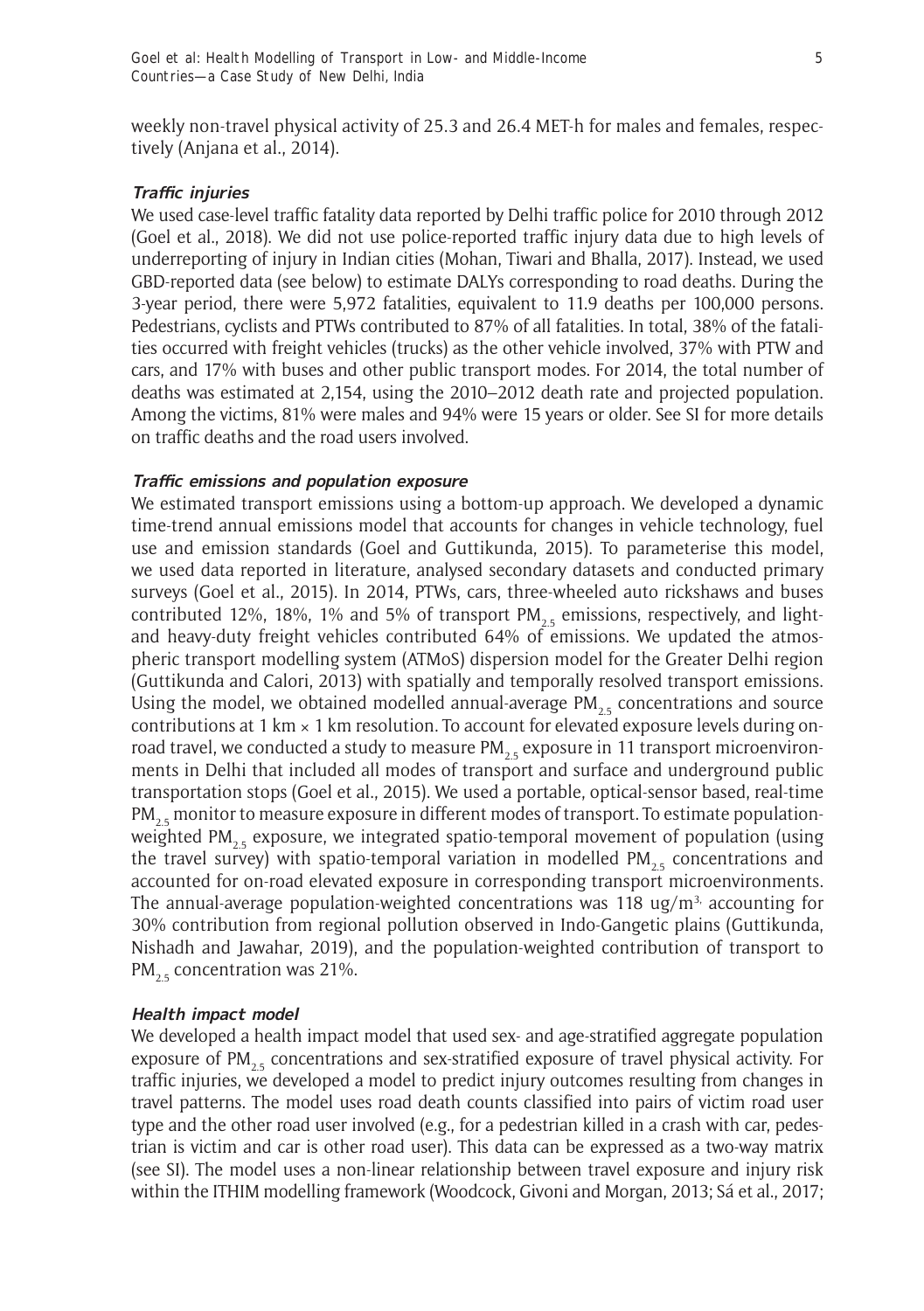Garcia et al., 2021). We used the latest meta-analysis for parameterising non-linearity of the model (Elvik and Goel, 2020). To model health effects of PM<sub>25</sub>, we used integrated-exposure response functions (Burnett et al., 2018) for the six GBD-reported causes of deaths attributed to ambient PM<sub>25</sub>: ischemic heart disease (IHD), ischemic stroke, lower respiratory infections (LRI), lung cancer, chronic obstructive pulmonary disease (COPD) and diabetes (Stanaway et al., 2018). Out of these six, dose-response functions are age specific (5-year band) for IHD and stroke and common across ages for the other four. We modelled all-cause deaths (i.e., non-communicable diseases (NCD) and lower respiratory infections (LRI)) using the global exposure mortality model (GEMM) (Burnett et al., 2018) for sensitivity analysis. For physical activity, following the approach by Götschi et al. (2015), we modelled eight disease end-points that include breast and colon cancers in addition to the six diseases for PM<sub>25</sub>. We used the GBD India Compare online portal (Indian Council of Medical Research, Public Health Foundation of India and Evaluation, 2017) to access Delhi's baseline year cause-specific deaths and DALYs stratified by sex and 5-year age groups (see SI).

#### Health impact assessments

We present the health burden estimates for the baseline year and health impacts resulting from future scenarios for people 15 years or older. For the baseline year (2014), we estimated the health burden attributed to PM<sub>2.5</sub> pollution from transport and traffic injuries, and the health burden prevented due to baseline levels of travel physical activity. For PM<sub>2.5</sub> we used counterfactual PM<sub>2.5</sub> levels (2.4–5.8 ug/m<sup>3</sup>) as used in GBD (Burnett and Cohen, 2020). We used the attribution method to estimate transport's share in health burden, which is calculated as the product of health burden attributed to total  $PM_{2.5}$  and the proportion of total  $PM_{2.5}$  pollution contributed by transport. For health benefits due to active travel, we calculated the difference between the prevented health burden from total physical activity and from physical activity excluding active travel. Total physical activity includes activity from both travel and non-travel domains. We used population aggregate exposure for modelling all three pathways.

For future scenarios, we adopted mode shares from three international settings: London (LDN), New York City (NYC), and Amsterdam (AMD). For the three scenarios, we estimated changes in health burden for the two pathways of injuries and physical activity. We did not conduct scenario modelling of air pollution as there are multiple anthropogenic sources of pollution in Delhi besides transport contributing significantly to overall PM<sub>25</sub> concentrations, and there remains large uncertainties in terms of their future trajectories (Guttikunda and Calori, 2013). Because the scenario cities have negligible use of PTWs, the mode share of scenario car trips was distributed among cars and PTWs in the same ratio as in the baseline Delhi (see **Table 2**). Delhi has multiple national highways passing through the city that are often used by long-distance freight vehicles, which has been a major concern due to their contribution to worsening air pollution in the city (Goel and Guttikunda, 2015a). For each scenario, we assumed that vehicle kilometres travelled by freight vehicles will be reduced by half based on recommendations by the Environment Pollution Prevention and Control Authority (EPCA, 2015). The reduction will be achieved by restricting the entry of freight vehicles into the city that do not have Delhi as their destination. These changes in freight movement have been assumed to have no direct impact on physical activity. The injury model uses the ratio of vehicle kilometres travelled in the scenario to the baseline, which is 0.5 in the case of freight vehicles. The mode shares presented for Delhi in **Table 2** are the mean values of the Monte Carlo simulations accounting for uncertainty in travel survey estimates. We assumed the total distance travelled across all modes remained constant between the baseline and the scenario. In the LDN and NYC scenarios, the reduction in travel time of walk and cycle was added to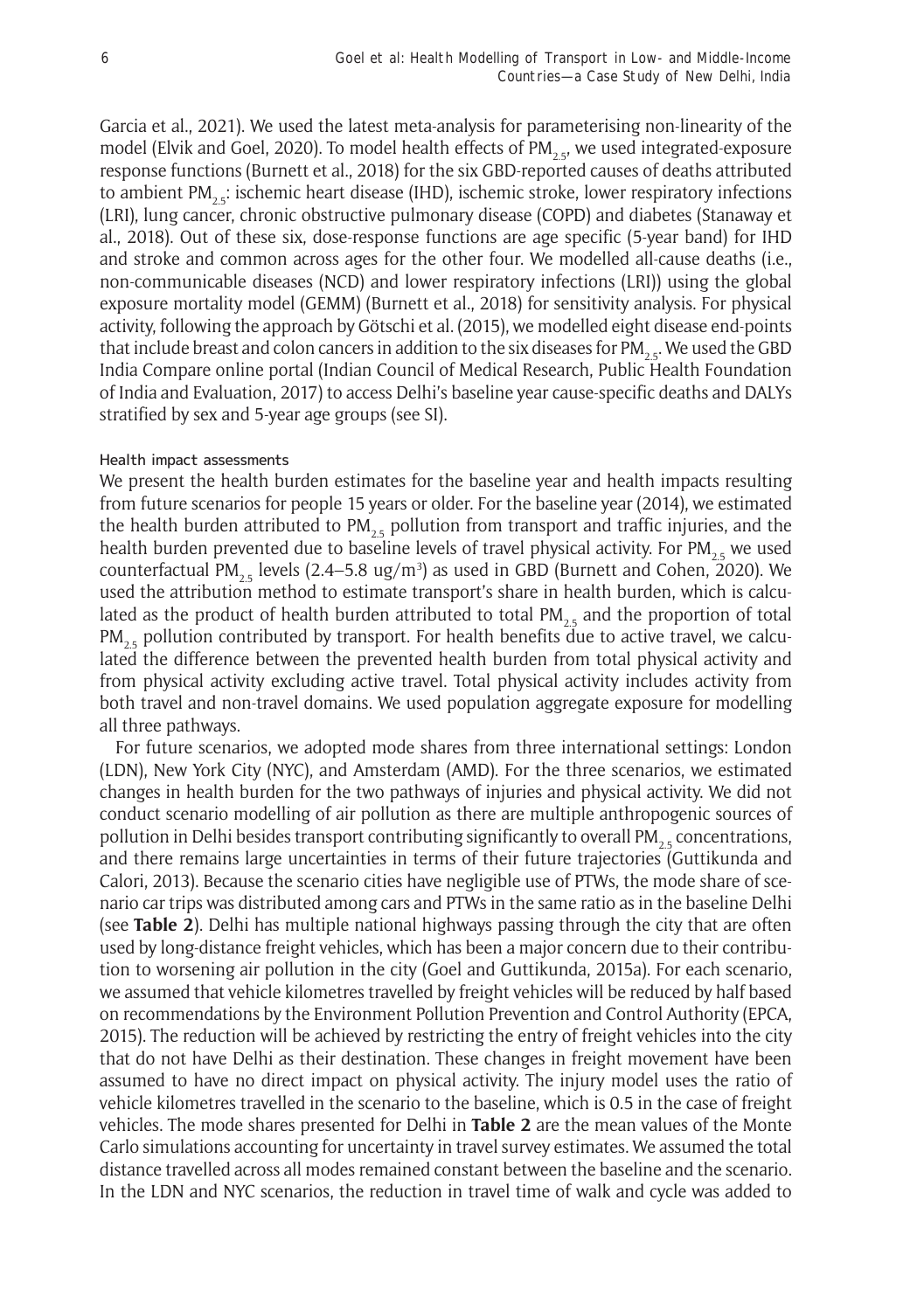| Mode                                                 | <b>Delhi</b> | <b>LDN</b> | <b>NYC</b>     | <b>AMD</b> |  |  |  |
|------------------------------------------------------|--------------|------------|----------------|------------|--|--|--|
| Walk                                                 | 44%          | 30%        | 39%            | 23%        |  |  |  |
| Cycle                                                | 6%           | 2%         | 0.01%          | 27%        |  |  |  |
| Powered two-wheelers#                                | 12%          | 22%        | 17%            | 16%        |  |  |  |
| Car                                                  | 8%           | 15%        | 12%            | 11%        |  |  |  |
| Public transport and others                          | 31%          | 31%        | 31%            | 23%        |  |  |  |
| Total                                                | 100%         | 100%       | 100%           | 100%       |  |  |  |
| Weekly travel physical activity from walking (MET-h) |              |            |                |            |  |  |  |
| Male                                                 | 8.9          | 7.2        | 8.6            | 4.9        |  |  |  |
| Female                                               | 6.9          | 5.9        | 6.5            | 5.9        |  |  |  |
| Weekly travel physical activity from cycling (MET-h) |              |            |                |            |  |  |  |
| Male                                                 | 3.5          | $1.2\,$    | 0.06           | 4.5        |  |  |  |
| Female                                               | 0.2          | 0.09       | $\overline{0}$ | 2.6        |  |  |  |
| Total weekly travel physical activity (MET-h)        |              |            |                |            |  |  |  |
| Male                                                 | 12.4         | 8.4        | 8.7            | 9.4        |  |  |  |
| Female                                               | 7.1          | 6.0        | 6.5            | 5.9        |  |  |  |

**Table 2:** Mode share and travel physical activity of baseline Delhi and scenario settings.

#For the scenarios cities, mode share of powered two-wheelers is obtained by apportioning car trips to cars and powered two-wheelers using the same relative distribution as baseline Delhi.

PTW and car. In the AMD scenario, the reduction in travel time of walk and public transport was added to PTW, car, and cycle. For each scenario, we used the same gender split of total travel time within a mode as the baseline.

## **Results**

#### **Baseline and scenario health burden**

**Table 3** presents both the health burden of transport expressed in DALYs through the pathways of transport-related PM<sub>25</sub> concentrations and traffic injuries and the prevented health burden due to travel physical activity. Traffic injuries result in a health burden about three times higher than  $PM_{2.5}$ . The combined health burden due to two risk factors is equivalent to 6.9% of total NCDs plus injury burden in Delhi. Baseline levels of active travel prevent the equivalent of 40% of the combined health burden due to  $PM_{2.5}$  and injuries. Note that traffic-related PM<sub>25</sub> health burden is 21% of the total PM<sub>25</sub> burden. We can further classify traffic-related PM<sub>25</sub> health burden into different vehicle types. Within transport, PTWs and cars contribute 30% of traffic-related PM<sub>25</sub> emissions, buses and other road-based public transport contribute 6% and freight vehicles contribute 64%. This implies that 30% of 21% (i.e., 6%) of total PM<sub>2.5</sub> can be attributed to personal motorised transport (PTWs and cars).

**Figure 2** presents the increase in health burden from traffic injuries and changes in travel physical activity. Use of motorised transport increased and travel physical activity reduced in all scenarios (see **Table 2**), resulting in additional health burden due to the two risk factors. Injuries of pedestrians and motorcyclists contribute the most to injuries in the LDN and NYC scenarios, while in the AMD scenario, cycle injuries are also prominent. Within each scenario,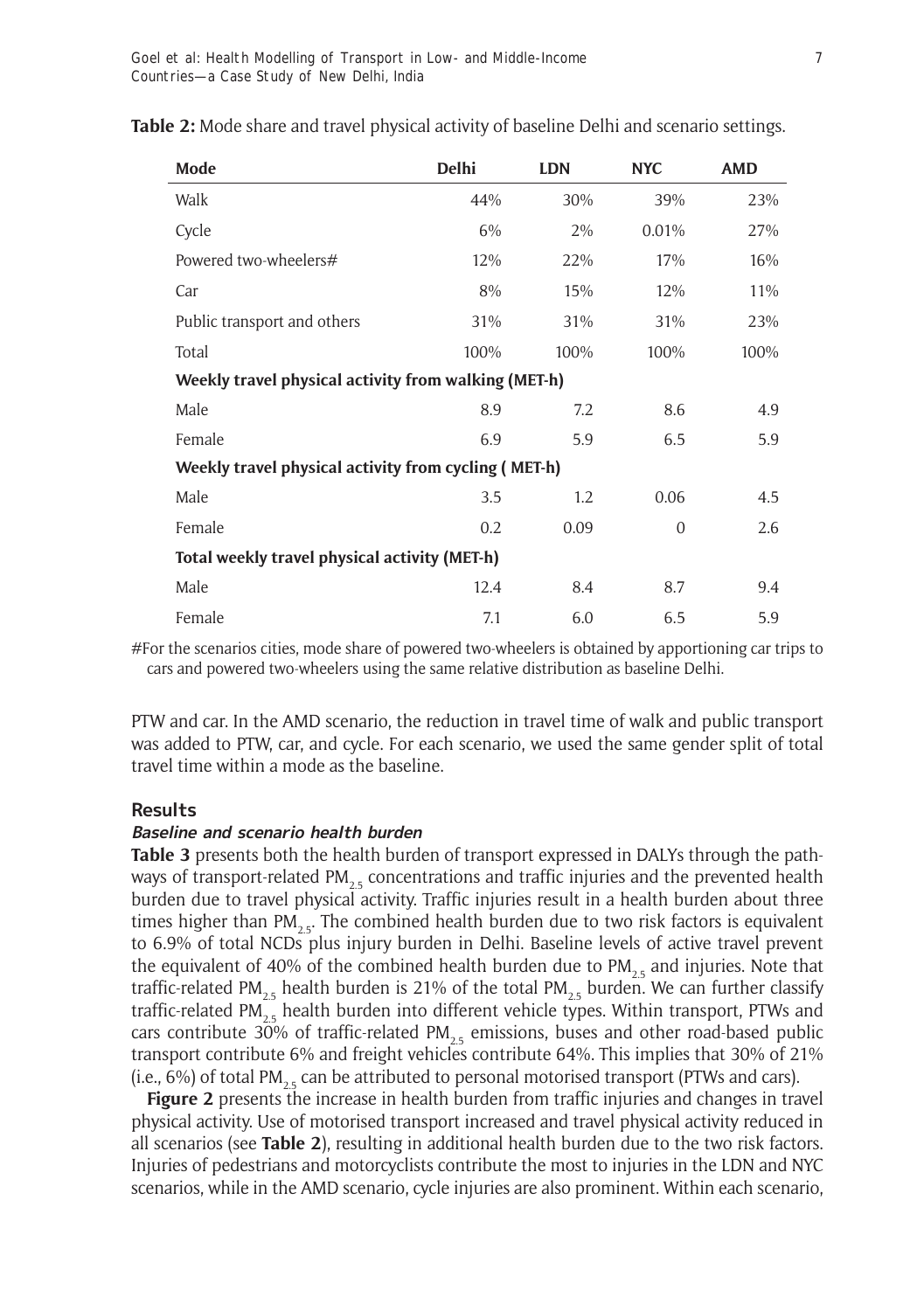| Cause                                   | <b>Transport</b><br>$PM_{2.5}$ | injuries | Road traffic Travel physical<br>activity |
|-----------------------------------------|--------------------------------|----------|------------------------------------------|
| Ischemic heart disease                  | 29,216                         |          | $-35,624$                                |
| Stroke                                  | 2285                           |          | $-3458$                                  |
| Lung cancer                             | 2943                           |          |                                          |
| Lower respiratory infections            | 4631                           |          |                                          |
| COPD                                    | 15,336                         |          | $-18,700$                                |
| <b>Diabetes</b>                         | 9193                           |          | $-24,022$                                |
| Breast cancer                           |                                |          | $-1809$                                  |
| Colon cancer                            |                                |          | $-784$                                   |
| Alzheimer's disease and other dementias |                                |          | $-916$                                   |
| Major depressive disorder               |                                |          | $-4311$                                  |
| Traffic injuries                        |                                | 170,860  |                                          |
| <b>Total</b>                            | 63,600                         | 170,860  | $-89,620$                                |

**Table 3:** Cause-specific health burden of transport in DALYs for the baseline year (negative numbers indicate health burden prevented).



**Figure 2:** Increase in health burden from injuries and travel physical activity for scenarios of Delhi's travel patterns based on London, New York City and Amsterdam.

additional burden from injuries is much greater than the additional burden from reduced physical activity. Because the burden of traffic injuries is almost the same across the three scenarios, the difference across scenarios is dominated by changes in physical activity. The increase in injury burden is almost doubled in each scenario if the baseline levels of freight use continue.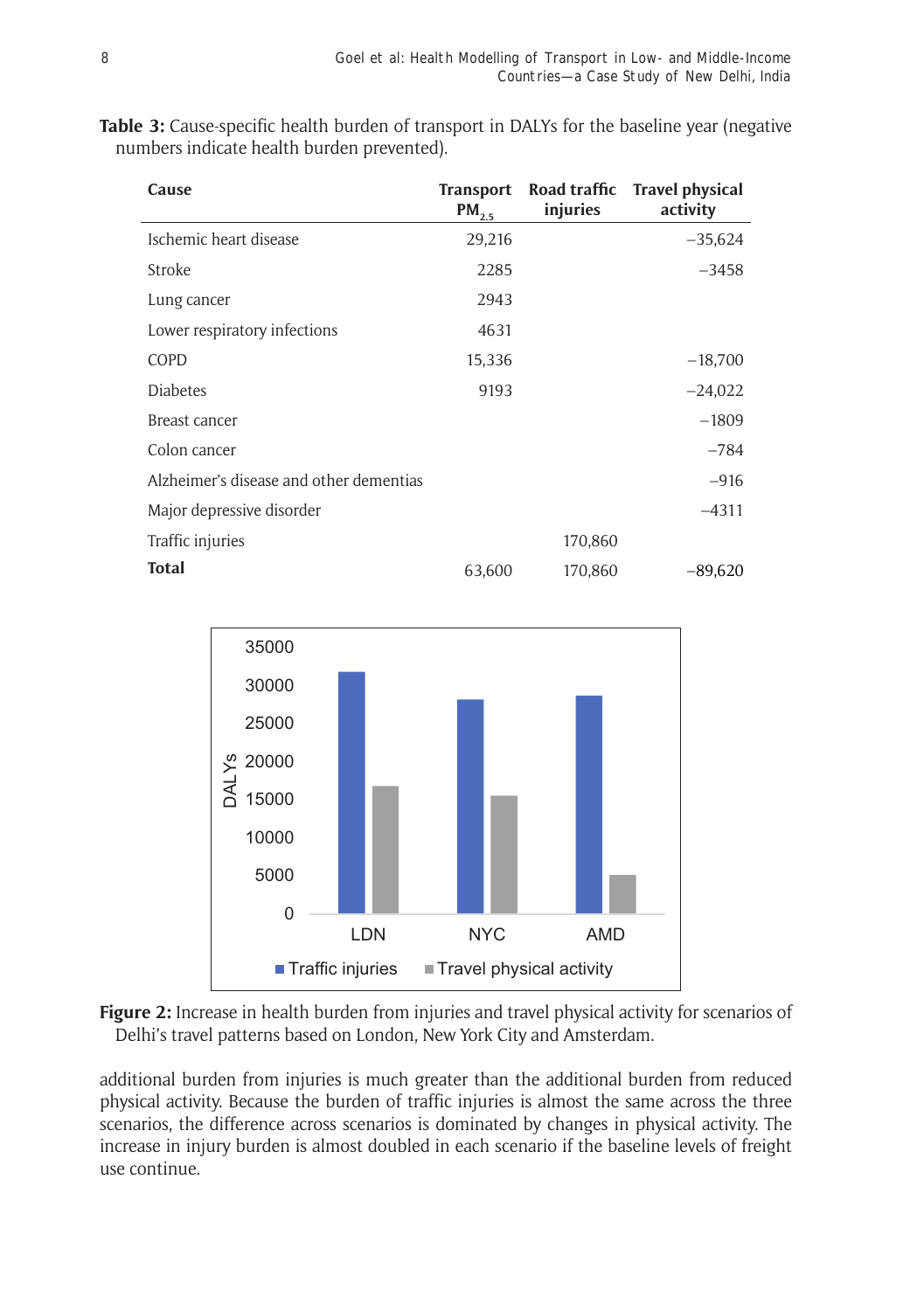#### **Discussion**

We estimated the health burden of transport in Delhi from the three pathways of  $PM_{2.5}$ (pollution, traffic injuries and physical activity). For future scenarios of travel patterns, we estimated health impacts due to changes in injuries and physical activity. We found that despite extremely high levels of pollution in Delhi, the health burden due to traffic-related  $PM_{2.5}$  is about one third of the burden due to traffic injuries. This is partly because transport is only a part of the overall air pollution problem, contributing to one fifth of all  $PM_{25}$ . pollution in Delhi. The other prominent sources include industry, construction activities, waste burning and residential biomass burning (Guttikunda and Calori, 2013). And partly because traffic injuries are more common among the younger population while diseases caused by  $PM_{2.5}$  have greater prevalence among the older population. Death and disability of young people due to injuries result in greater number of life years lost and years lived in disability. Besides the age patterns, the per capita traffic death rate in Delhi is about five times as high as the median death rate in European cities, which are among the safest in the world (ITF, 2019).

We found that prevented health burden due to baseline levels of active travel is greater than the health loss due to traffic-related PM<sub>2.5</sub> and about half as large as health loss due to traffic injuries. The preventive effect of physical activity underscores the potential loss in health that may result from a future mode shift away from active travel and public transport. In scenarios based on mode shares of London and New York City, an increase in health burden due to reduced physical activity (16,800 and 15,500 DALYs, respectively) is close to the contribution of all cars plus PTWs to the PM<sub>2.5</sub> health burden in the baseline (30% of 63,600 = 19,080 DALYs). In other words, even if a part of active travel is replaced by motorised modes in the future, it can easily negate benefits achieved from cleaner transport, for example, electric vehicles. Our results indicate that a mode shift from walking and cycling to motorised transportation should be recognised for its unobserved, and potentially far greater, effect on population health through reduced physical activity.

We found that walking to public transport is a significant contributor to overall physical activity, more so among females who have greater dependence on public transport than males. Thus, use of public transport can improve health by providing an opportunity to engage in active travel for trips that are too long for walking or cycling. This finding has also been reported in multiple international settings (Goel et al., 2022; Rissel et al., 2012). Thus, public transport is an important intervention that should be included within the broad framework of active travel policies in cities.

Our study adds to the growing literature on health impact modelling in LMICs. Our findings are in line with similar work done in other LMIC cities. For example, for Accra, Ghana, Garcia et al. (2021) reported that traffic injuries may negate benefits from greater physical activity in scenarios with greater use of active travel. This is similar to the dominance of injury burden that we found in future scenarios for Delhi. The health impact modelling study by Woodcock et al. (2009) for London and Delhi reported greater health benefits from a shift to active travel than from cleaner motor vehicles, which is again similar to our findings above.

From 2014, the baseline year of our study, to 2019, there have been 650,000 cars plus PTWs registered every year. For a population of 19 million and an average household size of five (Delhi Police, 2020), this implies 17 new vehicles for every 100 households every year (assuming each new vehicle is for a unique household). The policy responses to this rapid growth in vehicles have often been short-sighted in their approach and even detrimental to sustainable and active transport (Goel and Pant, 2016). For example, to reduce vehicular pollution, there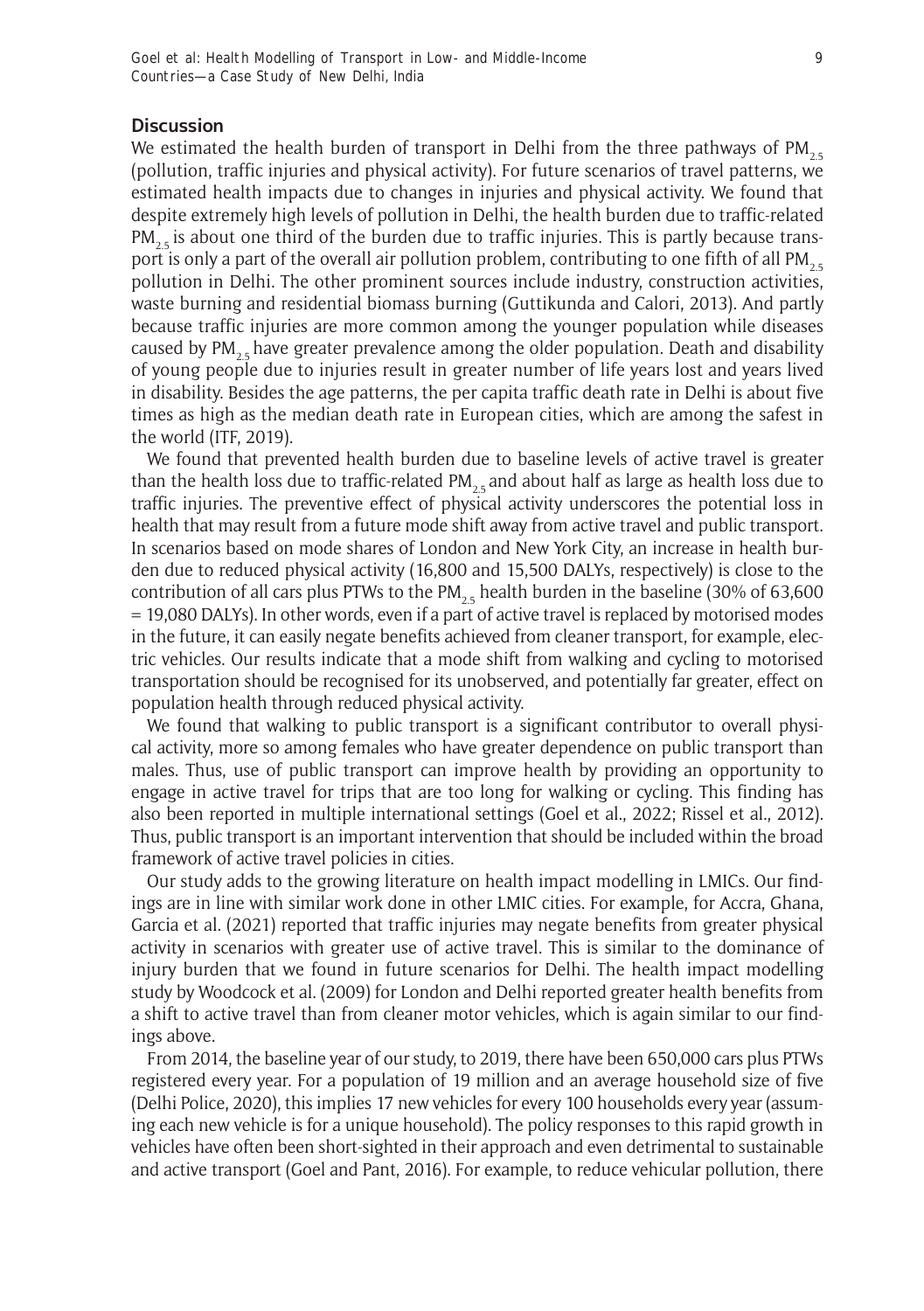is large focus on technological measures, such as improvement of emission standards (Goel and Guttikunda, 2015b) and subsidising electric vehicles (Transport Department, 2020), while there are no polices in place to discourage ownership or use of vehicles. To reduce congestion, grade-separated junctions are constructed and roads are widened, and these have been found to substantially increase the risk of pedestrians and other vulnerable road users (Goel et al., 2018; Goel and Pant, 2016; Khatoon et al., 2013). With the stated aim of "improving safety" for pedestrians (Delhi Police, 2020), foot-over-bridges are installed to replace at-grade signalised crossing (Rankavat and Tiwari, 2015), ignoring access for the disabled and elderly and increasing barriers for walking in general.

Because pollution levels can be measured and injuries can be observed, they get disproportionate attention in transport decision making. With no processes in place to measure travel patterns (as household surveys or volume counts) on a regular basis, the impact of these policies on reducing active travel remains underappreciated and is only inferred from rising levels of vehicle ownership. Our study underscores that air pollution, traffic injuries and physical activity are interrelated. As recommended by Salvo et al. (2021), there is a need to adopt a "health in all policies" approach to transportation engineering and planning. Such an approach will result in "transportation systems that prioritize active travel through widespread and safe walking, cycling, and public transit infrastructure" (Salvo et al. 2021).

In India, as in many LMICs, growth in private motorised vehicles is often treated as an inevitable outcome of rising income levels. However, this is an incomplete diagnosis and underplays the contribution of policies, such as those discussed above, that are complicit in encouraging greater use of vehicles and moving people away from active travel or public transport. In the latest climate change conference (COP26), India has pledged net-zero emissions by 2070 (Vaughan, 2021). To attain this ambitious goal, reduction of in-use emissions will not be enough, and there is also a need to phase out production of vehicles while minimising their use. For policy makers, it is important to envision an alternative trajectory of development that does not include continued usage and growth in the number of personal motor vehicles.

## **Additional File**

The additional file for this article can be found as follows:

• **Supplementary Information.** Detailed methodology. DOI: [https://doi.org/10.16997/ats.12](https://doi.org/10.16997/ats.1231.s1) [31.s1](https://doi.org/10.16997/ats.1231.s1)

## **Competing Interests**

The authors have no competing interests to declare.

## **Authors Contributions**

All authors conceptualised the study. RG led the data collection, analysis, and writing with inputs from SG and GT.

## **References**

- **Ainsworth, BE,** et al. 2000. Compendium of physical activities: An update of activity codes and MET intensities. *Medicine and Science in Sports and Exercise*, 32(9 SUPPL.). DOI: <https://doi.org/10.1097/00005768-200009001-00009>
- **Anjana, RM,** et al. 2014. Physical activity and inactivity patterns in India results from the ICMR-INDIAB study (Phase-1) [ICMR-INDIAB-5]. *International Journal of Behavioral Nutrition and Physical Activity*, 11(1): 1–11. DOI:<https://doi.org/10.1186/1479-5868-11-26>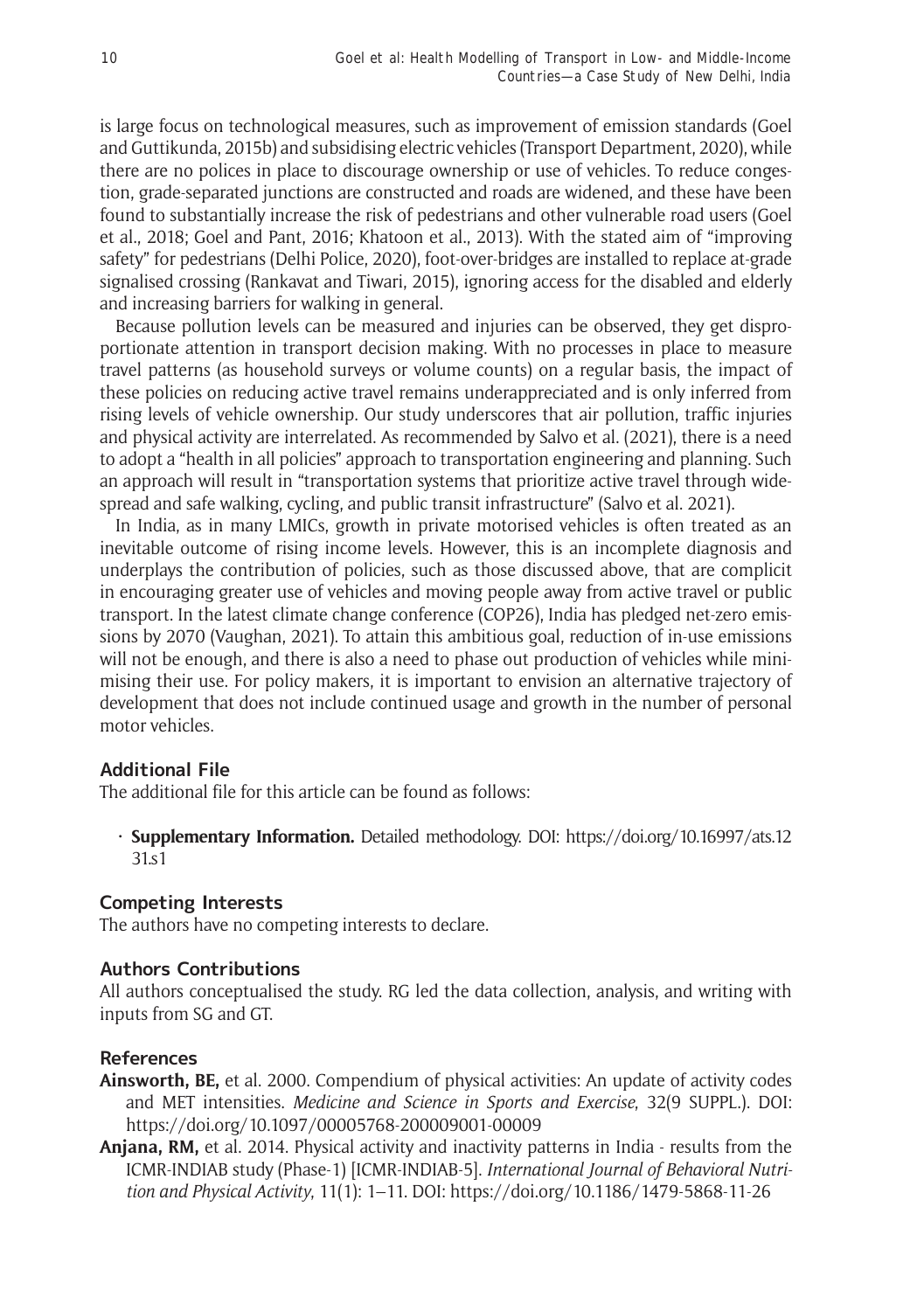- **Apte, JS,** et al. 2018. Ambient PM2.5 Reduces Global and Regional Life Expectancy. *Environmental Science and Technology Letters*, 5(9): 546–551. DOI: [https://doi.org/10.1021/acs.](https://doi.org/10.1021/acs.estlett.8b00360) [estlett.8b00360](https://doi.org/10.1021/acs.estlett.8b00360)
- **Black, CF.** 2016. Global Gender Gap Report. In: *Encyclopedia of Family Studies* (Issue March). DOI: <https://doi.org/10.1002/9781119085621.wbefs350>
- **Bowe, B,** et al. 2018. The 2016 global and national burden of diabetes mellitus attributable to PM 2·5 air pollution. *The Lancet Planetary Health*, 2(7): e301–e312. DOI: [https://doi.](https://doi.org/10.1016/S2542-5196(18)30140-2) [org/10.1016/S2542-5196\(18\)30140-2](https://doi.org/10.1016/S2542-5196(18)30140-2)
- **Burnett, R** and **Cohen, A.** 2020 Relative risk functions for estimating excess mortality attributable to outdoor PM2.5 air pollution: Evolution and state-of-the-art. *Atmosphere*, 11(6): 1–13. DOI: <https://doi.org/10.3390/atmos11060589>
- **Burnett, R,** et al. 2018. Global estimates of mortality associated with longterm exposure to outdoor fine particulate matter. *Proceedings of the National Academy of Sciences of the United States of America*, 115(38): 9592–9597.
- **Census-India.** 2016. B–28 *"Other Workers" by distance from residence to place of work and mode of travel to place of work – 2011 (India/states/UTs/district).* Census of India 2011.
- **Crippa, M,** et al. 2018. Gridded emissions of air pollutants for the period 1970–2012 within EDGAR v4.3.2. *Earth System Science Data*, 10(4): 1987–2013. DOI: [https://doi.](https://doi.org/10.5194/essd-10-1987-2018) [org/10.5194/essd-10-1987-2018](https://doi.org/10.5194/essd-10-1987-2018)
- **Delhi Police.** 2020. *Road accidents in Delhi 2019.* Available from [https://delhitrafficpolice.](https://delhitrafficpolice.nic.in/sites/default/files/uploads/2020/Road-accident-in-delhi-2019.pdf) [nic.in/sites/default/files/uploads/2020/Road-accident-in-delhi-2019.pdf](https://delhitrafficpolice.nic.in/sites/default/files/uploads/2020/Road-accident-in-delhi-2019.pdf).
- **Deshpande, A** and **Kabeer, N.** 2019. (In)visibility, care and cultural barriers: the size and shape of women's work in India. Available from <http://eprints.lse.ac.uk/100992/>.
- **EPCA.** 2015. *Report on strategies to reduce air pollution from trucks entering and leaving Delhi*. Delhi, India. Available from [https://www.epca.org.in/EPCA-Reports1999-1917/Report](https://www.epca.org.in/EPCA-Reports1999-1917/Report-no.48.pdf)[no.48.pdf](https://www.epca.org.in/EPCA-Reports1999-1917/Report-no.48.pdf).
- **Garcia, L, Johnson, R, Johnson, A, Abbas, A, Goel, R, Tatah, L, Damsere-Derry, J, Kyere-Gyeabour, E, Tainio, M, de Sá, TH** and **Woodcock, J.** 2021. Health impacts of changes in travel patterns in Greater Accra Metropolitan Area, Ghana. *Environment International*, 155: 106680. DOI: <https://doi.org/10.1016/j.envint.2021.106680>
- **Glazener, A, Sanchez, K, Ramani, T, Zietsman, J, Nieuwenhuijsen, MJ, Mindell, JS, Fox, M** and **Khreis, H.** 2021. Fourteen pathways between urban transportation and health: A conceptual model and literature review. *Journal of Transport & Health*, 21: 101070. DOI: <https://doi.org/10.1016/j.jth.2021.101070>
- **Goel, R.** 2017. Public health effects of urban transport in Delhi, Transportation Research and Injury Prevention Programme. Indian Institute of Technology Delhi. Available from [https://www.dropbox.com/s/pzef6ug89l3v7cq/2017\\_goel\\_thesis.pdf?dl=0](https://www.dropbox.com/s/pzef6ug89l3v7cq/2017_goel_thesis.pdf?dl=0).
- **Goel, R** and **Guttikunda, SK.** 2015a. Evolution of on-road vehicle exhaust emissions in Delhi. *Atmospheric Environment*, 105: 78–90. DOI: [https://doi.org/10.1016/j.](https://doi.org/10.1016/j.atmosenv.2015.01.045) [atmosenv.2015.01.045](https://doi.org/10.1016/j.atmosenv.2015.01.045)
- **Goel, R** and **Guttikunda, SK.** 2015b. Role of urban growth, technology, and judicial interventions on vehicle exhaust emissions in Delhi for 1991–2014 and 2014–2030 periods. *Environmental Development*, 14: 6–21. DOI: [https://doi.org/10.1016/j.](https://doi.org/10.1016/j.envdev.2015.03.002) [envdev.2015.03.002](https://doi.org/10.1016/j.envdev.2015.03.002)
- **Goel, R** and **Pant, P.** 2016. Vehicular pollution mitigation policies in Delhi. *Economic and Political Weekly*, 51(9): 41–45.
- **Goel, R** and **Tiwari, G.** 2016. Access-egress and other travel characteristics of metro users in Delhi and its satellite cities*. IATSS Research*, 39(2): 164–172. DOI: [https://doi.](https://doi.org/10.1016/j.iatssr.2015.10.001) [org/10.1016/j.iatssr.2015.10.001](https://doi.org/10.1016/j.iatssr.2015.10.001)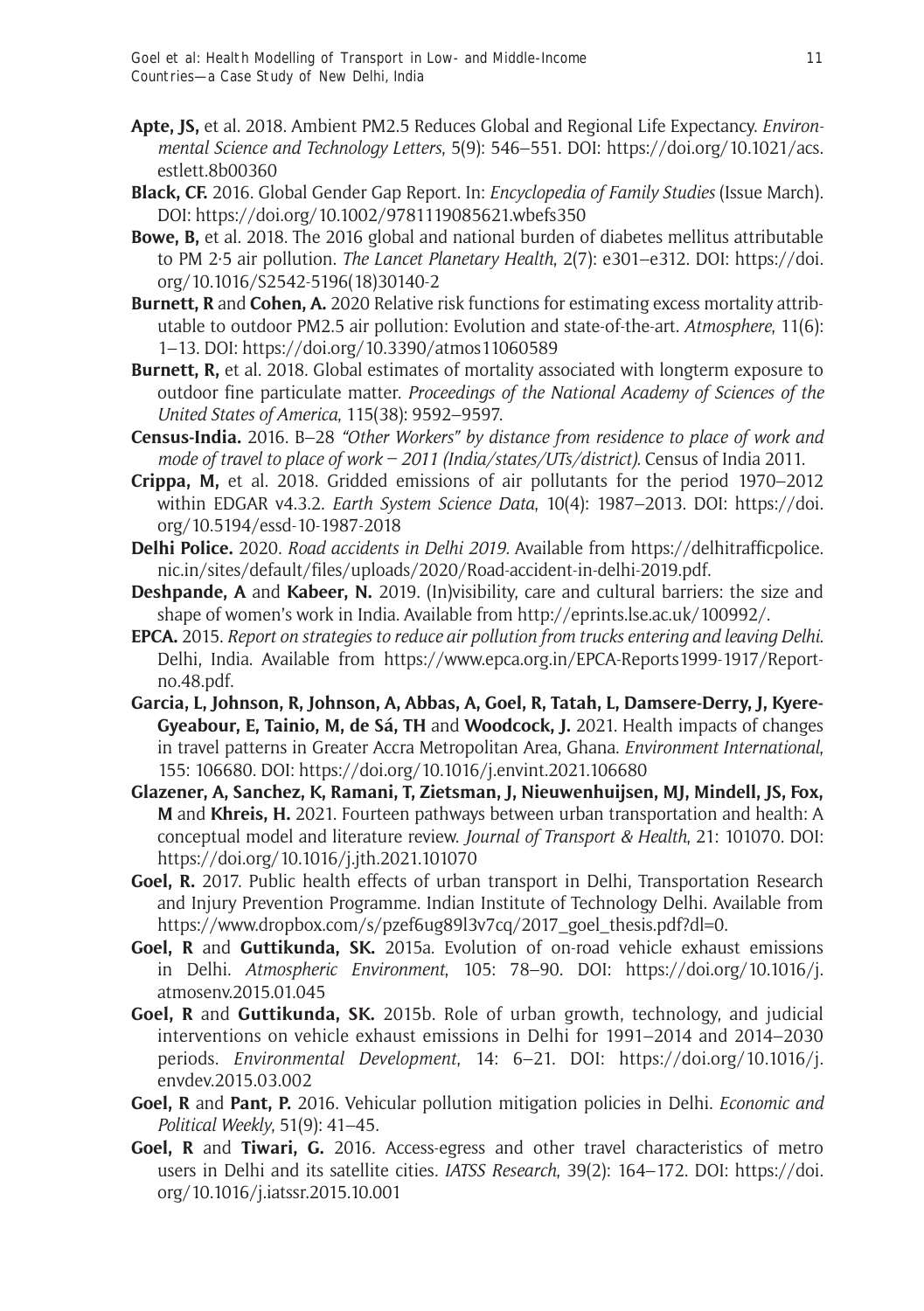- **Goel, R, Gani, S,** et al. 2015. On-road PM2.5 pollution exposure in multiple transport microenvironments in Delhi. *Atmospheric Environment*, 123: 129–138. DOI: [https://doi.](https://doi.org/10.1016/j.atmosenv.2015.10.037) [org/10.1016/j.atmosenv.2015.10.037](https://doi.org/10.1016/j.atmosenv.2015.10.037)
- **Goel, R, Guttikunda, SK,** et al. 2015. Benchmarking vehicle and passenger travel characteristics in Delhi for on-road emissions analysis. *Travel Behaviour and Society*, 2(2): 88–101. DOI: <https://doi.org/10.1016/j.tbs.2014.10.001>
- **Goel, R, Jain, P** and **Tiwari, G.** 2018. Correlates of fatality risk of vulnerable road users in Delhi. *Accident Analysis and Prevention*, 111(November 2017): 86–93. DOI: [https://doi.](https://doi.org/10.1016/j.aap.2017.11.023) [org/10.1016/j.aap.2017.11.023](https://doi.org/10.1016/j.aap.2017.11.023)
- **Goel, R, Oyebode, O, Foley, L, Tatah, L, Millett, C** and **Woodcock, J.** 2022. Gender differences in active travel in major cities across the world. Transportation, 1–17. DOI: [https://](https://doi.org/10.1007/s11116-021-10259-4) [doi.org/10.1007/s11116-021-10259-4](https://doi.org/10.1007/s11116-021-10259-4)
- **Götschi, T.** et al. 2015. Contrasts in active transport behaviour across four countries: How do they translate into public health benefits? *Preventive medicine*, 74: 42–48. DOI: [https://](https://doi.org/10.1016/j.ypmed.2015.02.009) [doi.org/10.1016/j.ypmed.2015.02.009](https://doi.org/10.1016/j.ypmed.2015.02.009)
- **Guthold, R,** et al. 2018. Worldwide trends in insufficient physical activity from 2001 to 2016: a pooled analysis of 358 population-based surveys with 1·9 million participants. *The Lancet Global Health*, 6(10): e1077–e1086. DOI: [https://doi.org/10.1016/S2214-](https://doi.org/10.1016/S2214-109X(18)30357-7) [109X\(18\)30357-7](https://doi.org/10.1016/S2214-109X(18)30357-7)
- **Guttikunda, SK** and **Calori, G.** 2013. A GIS based emissions inventory at 1 km  $\times$  1 km spatial resolution for air pollution analysis in Delhi, India. *Atmospheric Environment*, 67: 101– 111. DOI: <https://doi.org/10.1016/j.atmosenv.2012.10.040>
- **Guttikunda, SK, Nishadh, KA** and **Jawahar, P.** 2019. Air pollution knowledge assessments (APnA) for 20 Indian cities. *Urban Climate*, 27: 124–141. DOI: [https://doi.org/10.1016/j.](https://doi.org/10.1016/j.uclim.2018.11.005) [uclim.2018.11.005](https://doi.org/10.1016/j.uclim.2018.11.005)
- **Heft-Neal, S,** et al. 2018. Robust relationship between air quality and infant mortality in Africa. *Nature*, 559(7713): 254–258. DOI: [https://doi.org/10.1038/s41586-018-02](https://doi.org/10.1038/s41586-018-0263-3) [63-3](https://doi.org/10.1038/s41586-018-0263-3)
- **Indian Council of Medical Research, Public Health Foundation of India and I. for H. and Evaluation, M. and GBD India.** 2017. *Compare Data Visualization, New Delhi: ICMR, PHFI, and IHME*. Available from<http://vizhub.healthdata.org/gbd-compare/india>.
- **ITF.** 2019. Road Safety in European Cities: Performance Indicators and Governance Solutions.
- **Khatoon, M, Tiwari, G** and **Chatterjee, N.** 2013. Impact of grade separator on pedestrian risk-taking behavior. *Accident Analysis & Prevention*, 50: 861–870. DOI: [https://doi.](https://doi.org/10.1016/j.aap.2012.07.011) [org/10.1016/j.aap.2012.07.011](https://doi.org/10.1016/j.aap.2012.07.011)
- **Mohan, D, Tiwari, G** and **Bhalla, K.** 2017. *Road Safety in India: Status Report 2017.* New Delhi, India: Transportation Research & Injury Prevention Programme, Indian Institute of Technology Delhi.
- **Mueller, N, Rojas-Rueda, D, Cole-Hunter, T, de Nazelle, A, Dons, E, Gerike, R, Götschi, T, Int Panis, L, Kahlmeier, S** and **Nieuwenhuijsen, M.** 2015. Health impact assessment of active transportation: A systematic review. *Preventive Medicine*, 76: 103–114. DOI: [https://](https://doi.org/10.1016/j.ypmed.2015.04.010) [doi.org/10.1016/j.ypmed.2015.04.010](https://doi.org/10.1016/j.ypmed.2015.04.010)
- **Ng, SW** and **Popkin, BM.** 2012. Time use and physical activity: a shift away from movement across the globe. *Obesity Reviews*, 13(8): 659–680. DOI: [https://doi.org/10.1111/j.1467-](https://doi.org/10.1111/j.1467-789X.2011.00982.x) [789X.2011.00982.x](https://doi.org/10.1111/j.1467-789X.2011.00982.x)
- **Rankavat, S** and **Tiwari, G.** 2015. Association between built environment and pedestrian fatal crash risk in Delhi, India. *Transportation Research Record*, 2519(1): 61–66. DOI: <https://doi.org/10.3141/2519-07>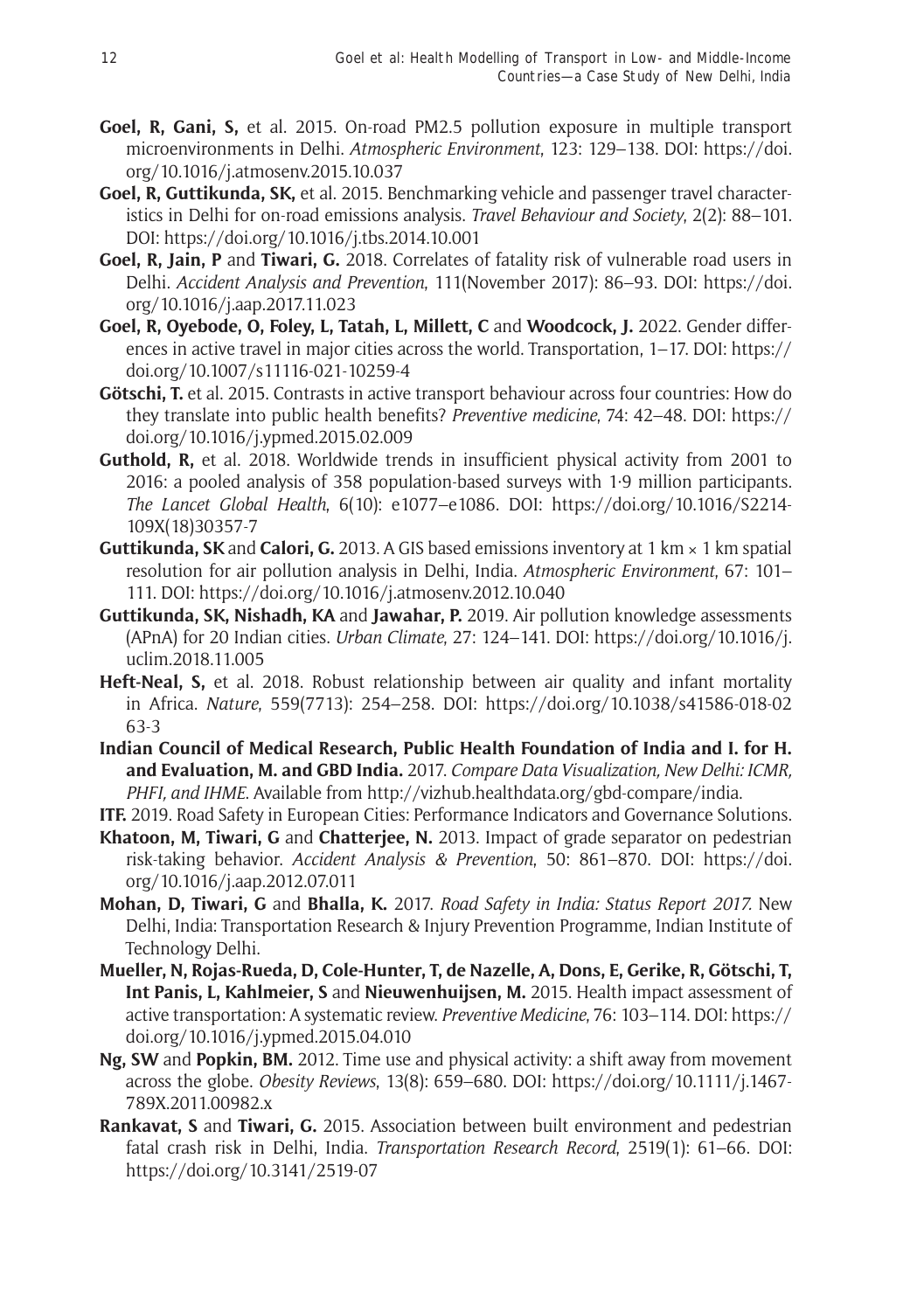- **Rissel, C, Curac, N, Greenaway, M** and **Bauman, A.** 2012. Physical activity associated with public transport use-a review and modelling of potential benefits. *International Journal of Environmental Research and Public Health*, 9(7): 2454–2478. DOI: [https://doi.](https://doi.org/10.3390/ijerph9072454) [org/10.3390/ijerph9072454](https://doi.org/10.3390/ijerph9072454)
- **Sá, TH de, Tainio, M, Goodman, A, Edwards, P, Haines, A, Gouveia, N, Monteiro, C** and **Woodcock, J.** 2017. Health impact modelling of different travel patterns on physical activity, air pollution and road injuries for São Paulo, Brazil. *Environment International*, 108(August): 22–31. DOI:<https://doi.org/10.1016/j.envint.2017.07.009>
- **Salvo, D, Garcia, L, Reis, RS, Stankov, I, Goel, R, Schipperijn, J, Hallal, PC, Ding, D** and **Pratt, M.** 2021. Physical Activity Promotion and the United Nations Sustainable Development Goals: Building Synergies to Maximize Impact. 1–18. DOI: [https://doi.org/10.1123/](https://doi.org/10.1123/jpah.2021-0413) [jpah.2021-0413](https://doi.org/10.1123/jpah.2021-0413)
- **Sanchez, M, Ambros, A, Salmon, M, Bhogadi, S, Wilson, RT, Kinra, S, Marshall, JD** and **Tonne, C.** 2017. Predictors of daily mobility of adults in peri-urban south India. *International Journal of Environmental Research and Public Health*, 14(7): 1–16. DOI: [https://doi.](https://doi.org/10.3390/ijerph14070783) [org/10.3390/ijerph14070783](https://doi.org/10.3390/ijerph14070783)
- **Stanaway, JD,** et al. 2018. Global, regional, and national comparative risk assessment of 84 behavioural, environmental and occupational, and metabolic risks or clusters of risks for 195 countries and territories, 1990–2017: A systematic analysis for the Global Burden of Disease Study 2017. *The Lancet*, 392(10159): 1923–1994.
- **Stankov, I,** et al. 2020. A systematic review of empirical and simulation studies evaluating the health impact of transportation interventions. *Environmental Research*, 186(August 2019): 109519. DOI:<https://doi.org/10.1016/j.envres.2020.109519>
- **Thondoo, M, Goel, R, Tatah, L, Naraynen, N, Woodcock, J** and **Nieuwenhuijsen, M.** 2021. The Built Environment and Health in Low- and Middle-Income Countries: a Review on Quantitative Health Impact Assessments. *Current Environmental Health Reports*. DOI: <https://doi.org/10.1007/s40572-021-00324-6>
- **Thondoo, M, Mueller, N, Rojas-Rueda, D, de Vries, D, Gupta, J** and **Nieuwenhuijsen, MJ.** 2020. Participatory quantitative health impact assessment of urban transport planning: A case study from Eastern Africa. *Environment International*, 144: 106027. DOI: [https://doi.](https://doi.org/10.1016/j.envint.2020.106027) [org/10.1016/j.envint.2020.106027](https://doi.org/10.1016/j.envint.2020.106027)
- **Transport Department.** 2020. *Delhi Electric Vehicles Policy, 2020*. Available from [https://](https://transport.delhi.gov.in/sites/default/files/All-PDF/Delhi_Electric_Vehicles_Policy_2020.pdf) [transport.delhi.gov.in/sites/default/files/All-PDF/Delhi\\_Electric\\_Vehicles\\_Policy\\_2020.](https://transport.delhi.gov.in/sites/default/files/All-PDF/Delhi_Electric_Vehicles_Policy_2020.pdf) [pdf.](https://transport.delhi.gov.in/sites/default/files/All-PDF/Delhi_Electric_Vehicles_Policy_2020.pdf)
- **Vaughan, A.** 2021. India's pledge on net zero. *New Scientist*, 252(3359): 10. DOI: [https://doi.](https://doi.org/10.1016/S0262-4079(21)01952-7) [org/10.1016/S0262-4079\(21\)01952-7](https://doi.org/10.1016/S0262-4079(21)01952-7)
- **WHO.** 2018. *Global status report on road safety 2018.* World Health Organization.
- **Woodcock, J, Edwards, P, Tonne, C, Armstrong, BG, Ashiru, O, Banister, D, Beevers, S, Chalabi, Z, Chowdhury, Z** and **Cohen, A.** 2009. Public health benefits of strategies to reduce greenhouse-gas emissions: urban land transport. *The Lancet*, 374(9705): 1930– 1943. DOI: [https://doi.org/10.1016/S0140-6736\(09\)61714-1](https://doi.org/10.1016/S0140-6736(09)61714-1)
- **Woodcock, J, Givoni, M** and **Morgan, AS.** 2013. Health impact modelling of active travel visions for England and Wales using an Integrated Transport and Health Impact Modelling Tool (ITHIM). *PLoS One*, 8(1): e51462. DOI: [https://doi.org/10.1371/journal.](https://doi.org/10.1371/journal.pone.0051462) [pone.0051462](https://doi.org/10.1371/journal.pone.0051462)